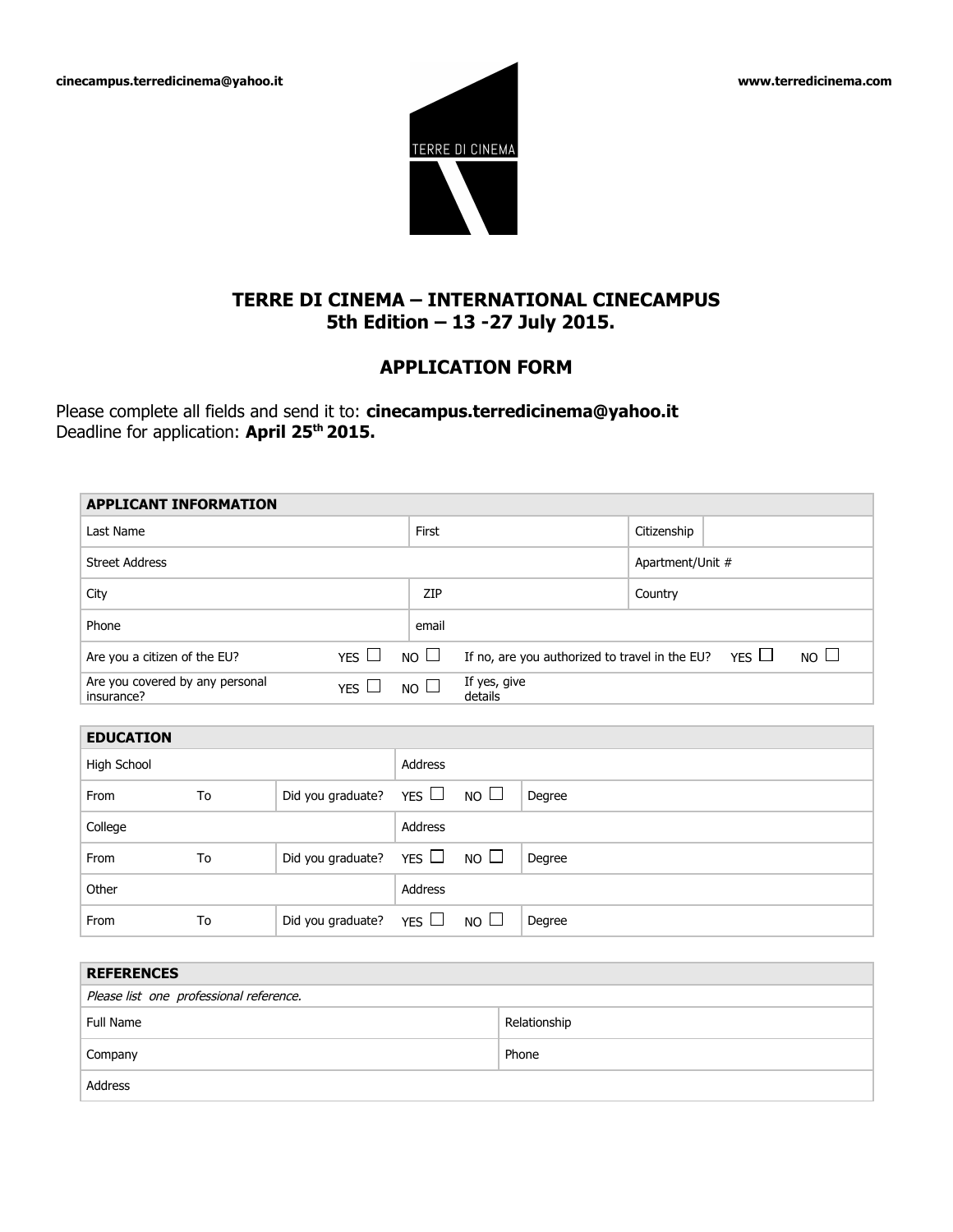

| <b>FILMMAKING POSITION</b>                                              |  |          |  |
|-------------------------------------------------------------------------|--|----------|--|
| Please choose the position you are applying for                         |  |          |  |
| Cinematographer                                                         |  | Director |  |
| State your skills in other domains (sound, production, post-production) |  | Editor   |  |
|                                                                         |  |          |  |

| <b>EMERGENCY CONTACT INFORMATION</b> |              |     |       |       |  |
|--------------------------------------|--------------|-----|-------|-------|--|
| Last Name                            |              |     | First |       |  |
| Address                              |              |     | City  |       |  |
| Country                              |              | ZIP |       | email |  |
| Phone                                | Relationship |     |       |       |  |

## **The following information is required so we can help you as far as reasonably possible**

Please detail below any allergies, disabilities, medical conditions, learning difficulties or special requirements you need. Please also detail any medication you will be required to bring on site. Failure to declare at this stage a medical condition that might impact upon your ability to progress through the programme may result in your exclusion from the course.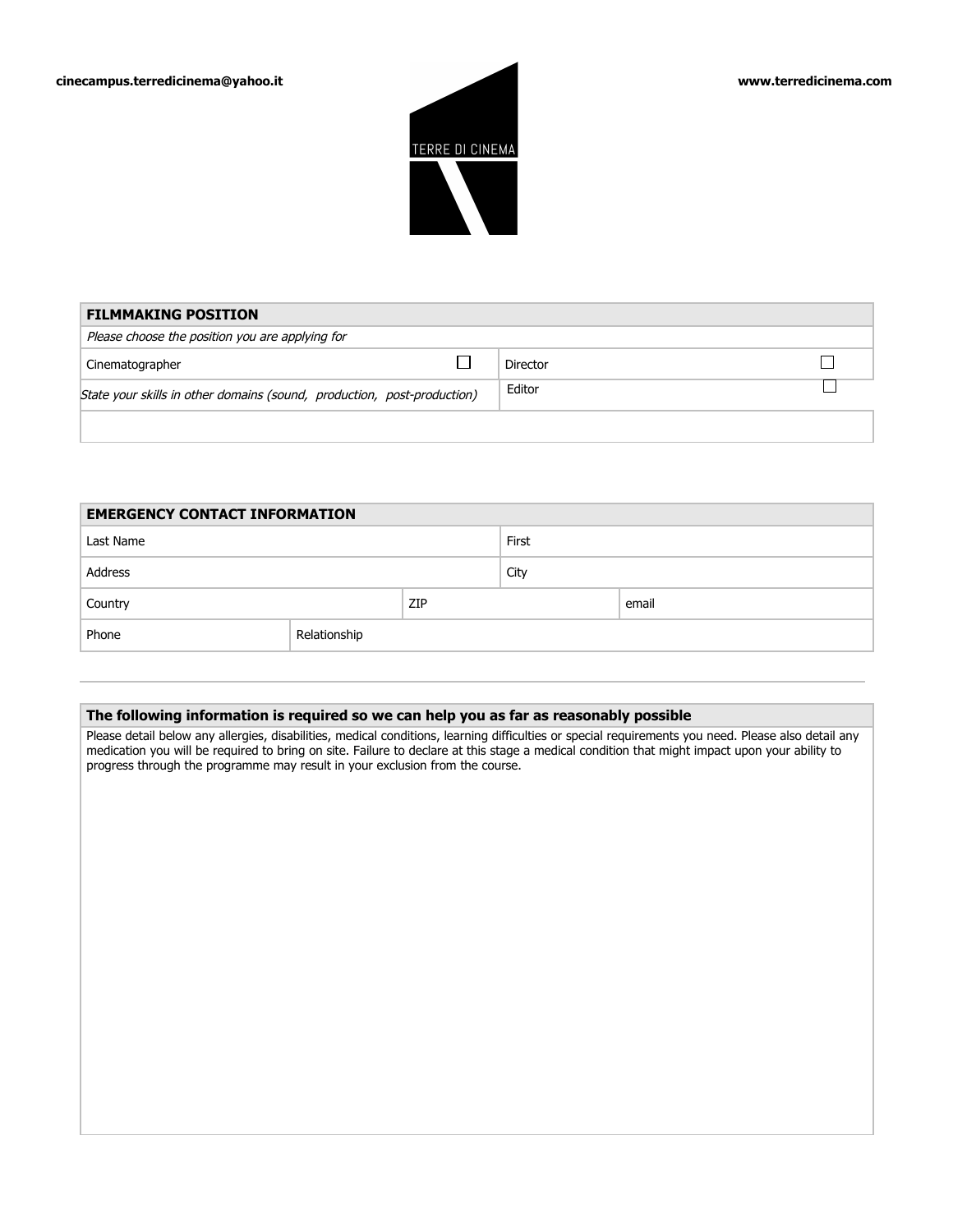

#### **TERMS AND CONDITIONS**

#### **1. INTRODUCTION**

- 1.1 We are Associazione Terre di Cinema ("Terre di Cinema" or "we" or "us"). We provide film education courses and related products and services. Our registered office is at via Portello 35, 98030, Forza d'Agrò, Italy. Our company number is 03312860830
- 1.2 You can contact us using the contact details provided on our website at www.terredicinema.com
- 1.3 We reserve the right to modify these terms and conditions without notice.
- 1.4 Your use of our website, your booking or purchase of our course and or related products and services signifies your agreement to these terms and conditions. They constitute a contract between you and us. If you are a consumer your statutory rights are not affected by this agreement
- 1.5 We are entitled to rely on your booking and initial payment in good faith that you will make all future required payments for a booked course.

#### **2. PURCHASE OF COURSES OR RELATED PRODUCTS AND SERVICES**

- 2.1 These terms and conditions apply to the purchase, booking or use of any course or related products or services provided by Terre di Cinema.
- 2.2 Information about courses and related products and services (including price) is subject to change without notice.

#### **3. PERSONAL DATA**

3.1 Personal information collected from you is subject to our privacy policy, according to the Italian laws.

#### **4. COURSE BOOKING**

- 4.1 You acknowledge that on booking a place on the course 2015 Terre di Cinema CineCampus we are entitled to do all that we deem necessary to plan for your participation on the course. You also acknowledge that this may extend to acquiring additional equipment, securing, and even restructuring the delivery of the course to accommodate your placement. Accordingly you agree that the Cancellation Policies included in these terms and conditions are both fair and reasonable and as far as you are aware reflect the circumstances at the time of booking.
- 4.2 If you are a student from outside the European Union, you must undertake to ensure that you have the appropriate visa, which grants you permission to stay in Italy for at least 16 days, from June  $20<sup>th</sup>$  to July 5<sup>th</sup> 2015, that is the duration of the 2015 Terre di Cinema CineCampus. Failure to do this may result in your inability to attend the course. Upon your request, we will provide you with an official Invitation Letter and any other documents that might be necessary for your visa procedure.
- 4.3 As specified in the official Programme, available for download on our website, the 2015 Terre di Cinema CineCampus is open to the participation of 24 students, divided into the following departments: Cinematography (12 places available), Directing (6 places available), Editing & Postproduction (6 places available).
- 4.4 In order to participate, this undersigned application form and the attached documents (as specifiedi n the official Programme) must be sent to the following email address: cinecampus.terredicinema@yahoo.it by the deadline of April 25<sup>th</sup> 2015. The successful candidates will receive an official confirmation e-mail by the deadline of April 28<sup>th</sup> 2015.
- 4.5 The selection process of the successful applicants is entirely upon the discretion of Terre di Cinema and cannot be appealed nor contested.

#### **5. PRICING AND PAYMENT TERMS**

- 5.1The 2015 Terre di Cinema CineCampus participation fee is 1.500 €. The participation fee grants access to all the educational activities of the 2015 CineCampus as specified in the official Programme. No other direct costs are necessary to the successful completition of the course.
- 5.2 Film students and recent graduates from the following Film schools: NARAFI LUCA School of Arts, Tel Aviv University Film & TV Department, The London Film School, HFF Hochschule fur Film und Fernsehen Konrad Wolf, Estudio de Cine, Escuela de Cine de Uruguay, St. Petersburgh State University for Film & Television, will benefit of a 20% discount: their participation fee is 1.200 € per student.
- 5.3 A deposit of 30% of the participation fee must be paid by the deadline of May  $5<sup>th</sup>$  2015 to secure your place, with 70% of the remaining balance due by the final deadline of May 20<sup>th</sup> 2015. Payment is deemed to have happened when we have received cleared funds.
- 5.4 The participation fee does not include board and lodging. Terre di Cinema will assist each student in finding the accommodation solutions that fits best with his/her needs during the stay at the CineCampus, as described in the official Programme.
- 5.5 Accommodation costs must be entirely covered on the day of arrival and check-in at the 2015 Terre di Cinema CineCampus.
- 5.6 Course price is inclusive of value added tax to the extent that the course attracts value added tax.
- 5.7 Our fees are exclusive on any money transfer charges or exchange rate deductions. Should we suffer any loss from transaction charges, exchange rate variations or other deductions we reserve the right to charge you immediately for these sums.
- 5.8 Late payments, including those resulting from deductions under clause 4.12, will automatically incur a 10% additional fee to cover our increased administrative costs.

#### **6. CANCELLATION POLICIES**

6.1 In the event of exceptional circumstances beyond Terre di Cinema's control, we reserve the right to make changes to the content and timings of the course programme within 15 days of the course start date. Any changes will be promptly communicated to each participants and will not affect the overall educational value and quality of the 2015 Terre di Cinema CineCampus. In the rare event that the CineCampus is cancelled,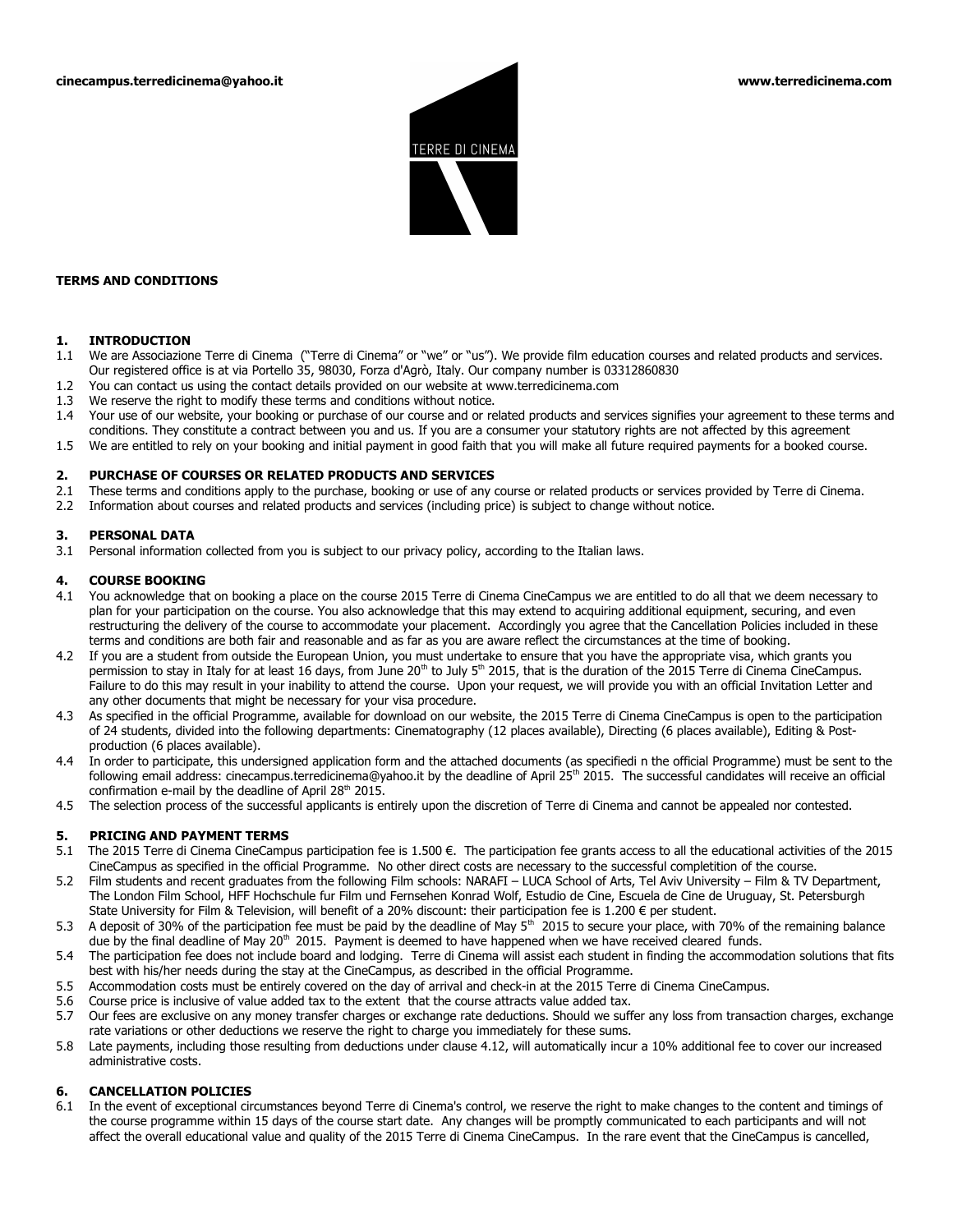

Terre di Cinema will entirely refund participants fees. Regrettably, Terre di Cinema cannot be responsible for any additional expenditure incurred by participants.

- 6.2 You may cancel your place for a refund, less any external costs incurred and the 30% deposit, as long as the cancellation is received in writing at least 45 days before the first day of the course. If you cancel your place 44 days or less before the start of the course then you are liable to pay the full fee.
- 6.3 You acknowledge that given the circumstances at the time of booking this is fair and reasonable and reflects inter alia our need to properly plan to accommodate you on the course. Further you irrevocably confirm that you consider this to be an appropriate assessment of our loss, including for the avoidance of doubt lost revenue and lost profit.
- 6.4 Where there are exceptional circumstances these will be dealt with entirely at Terre di Cinema's discretion on a case-by-case basis.
- 6.5 If you are an international student requiring a visa to visit Italy and your application, made in good faith, is unsuccessful, we will refund the full amount paid, less any external fees incurred, including your deposit upon presentation of the official documentation from your local embassy or consulate and a copy of your visa application at least 25 days prior to the course start date.
- 6.6 All deposits paid to secure a place are non-refundable.
- 6.7 All students are actively encouraged to take out individual cancellation and/or interruption insurance. Students traveling from abroad are encouraged to also take out travel and medical insurance.

### **7. EXCLUSION / LIMITATION OF LIABILITY**

- 7.1 Nothing in this agreement in any way excludes or restricts our liability for negligence causing death or personal injury or for fraudulent misrepresentation or for anything, which may not legally be restricted. Nor does it affect consumers' statutory rights. This section (and any other terms excluding or limiting our liability) applies to our directors, officers, employees, subcontractors, agents, collaborators, parent, subsidiary and affiliated companies as well as to us.
- 7.2 For the avoidance of doubt our courses and other related products and services, including our website, are provided on an "as is" basis and save as expressly stated herein without representations, conditions, warranties or other terms of any kind, either express or implied, including but not limited to the implied warranties of satisfactory quality, fitness for a particular purpose, non-infringement or title.
- 7.3 Without prejudice to the other terms of this agreement, we exclude all liability including breach of contract, tort (including negligence) or any other cause of action with respect to any of our products or services.
- 7.4 Without prejudice to the other terms of this agreement, in no event (including our own negligence) will we be liable for any:
	- a) Economic losses (including, without limit, loss of revenues, profits, contracts, business or anticipated savings);
	- b) loss of goodwill or reputation;
	- c) Special, indirect or consequential losses

#### **8. INTELLECTUAL PROPERTY**

- 8.1 All course material, products and services including those developed directly on the course by us remain the property of Terre di Cinema.
- 8.2 You will retain all intellectual property developed on the course by you. We are granted a lifetime royalty free license to use any materials which you produce on the course solely for marketing, internal and educational use.
- 8.3 You are free to exploit your developed materials as you see fit for any non commercial purposes and we would be happy to discuss how we can assist you in doing so.

#### **9. GENERAL**

9.1 These terms and conditions constitute the entire agreement between you and us in connection with your booking, purchase or use of our courses and related products and services. You agree that any other communication (whether direct or indirect) you have had with us, did not affect your decision to book a place on and consequently attend a course. Any failure by us to exercise or enforce any right or provision of these terms and conditions shall not constitute a waiver of such right or provision. If any provision of these terms and conditions is found by a court of competent jurisdiction to be invalid, the parties nevertheless agree that the court should endeavour to give effect to the parties' intentions as reflected in the provision and that other provisions remain in full force and effect.

### **10. COURSE RULES**

- 10.1 Students must maintain an attendance record of at least 80% to all the activities of the 2015 Terre di Cinema CineCampus. Failure to do so may result in expulsion from the CineCampus with no refund of fees. Exceptional circumstances will be dealt with at Terre di Cinema's discretion.
- 10.2 All students are also subject to all the rules, including Health & Safety, contained in the Students Guidelines, which they will be given at the start of the course or earlier upon your request, within 14 days of the start date of the course. You agree to abide by these rules.
- 10.3 Any damage to the equipment due to lack of diligence and disrespect of the Students Guidelines will be charged immediately, at the exclusive discretion of Terre di Cinema.

#### **11. EQUAL OPPORTUNITIES**

11.1 We wish to support the development of creative and imaginative students for employment in industry, none of which is affected by physical ability. Therefore we support the development of individuals who may be physically challenged by the demands of certain activties which we find is best accommodated by early notification of potential difficulties. We will always try and take reasonable and justifiable steps to accommodate the difficulties in question, taking into account the student's difficulties, practical capability, impact and potential disruption, cost implications, and